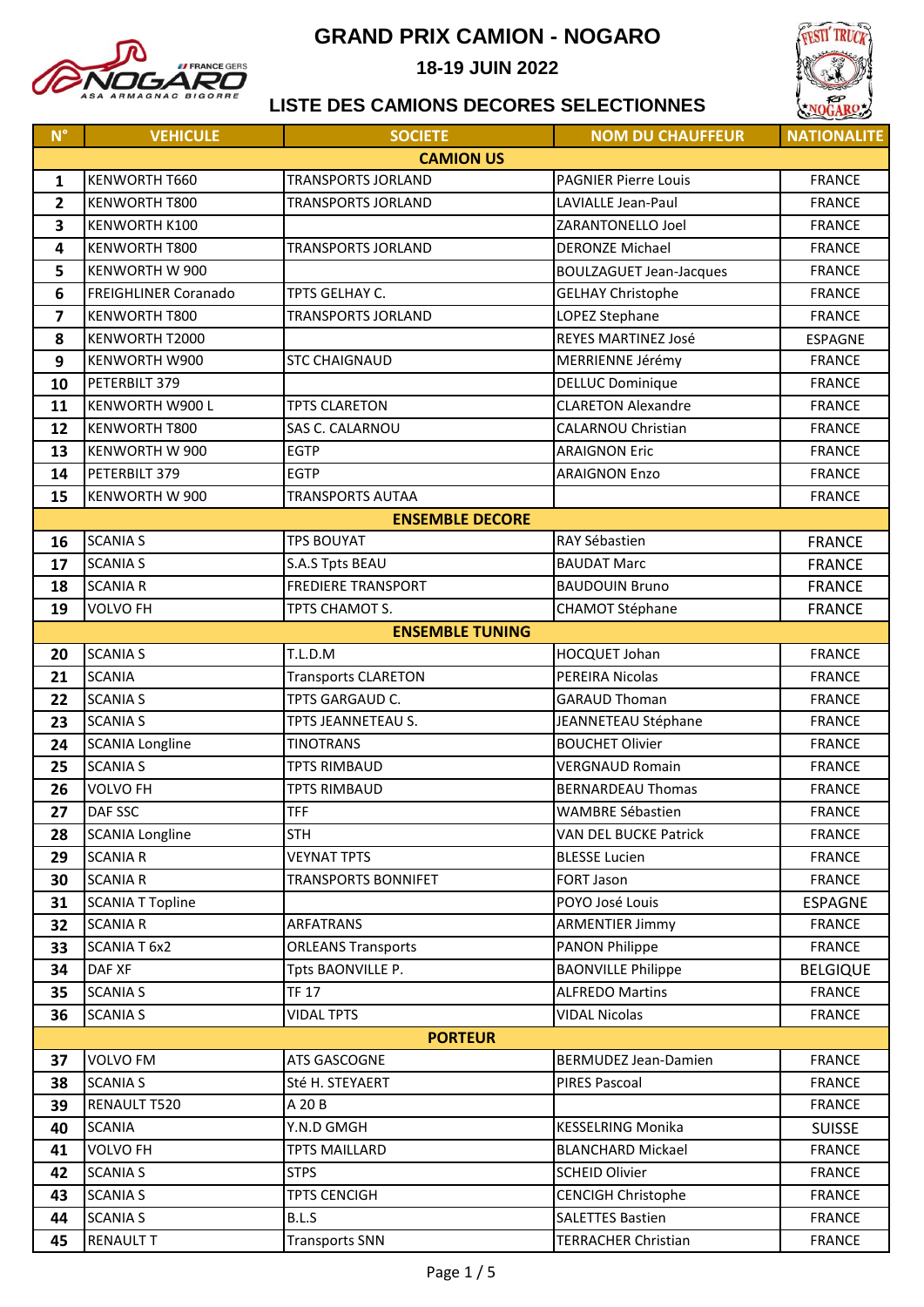

**18-19 JUIN 2022**



| $\mathsf{N}^\circ$ | <b>VEHICULE</b>        | <b>SOCIETE</b>                  | <b>NOM DU CHAUFFEUR</b>      | <b>NATIONALITE</b> |  |
|--------------------|------------------------|---------------------------------|------------------------------|--------------------|--|
|                    |                        | <b>TRACTEUR DECORE</b>          |                              |                    |  |
| 46                 | DAF 106                | <b>Tpts BESNIER Pascal</b>      | <b>BESNIER Pascal</b>        | <b>FRANCE</b>      |  |
| 47                 | <b>SCANIA R</b>        | P. CHOPPIN TPS                  | <b>AUBERT Hugo</b>           | <b>FRANCE</b>      |  |
| 48                 | <b>SCANIA</b>          | <b>AJATRANS</b>                 | <b>COSNEFROY Ludovic</b>     | <b>FRANCE</b>      |  |
| 49                 | <b>VOLVO FH</b>        | <b>CLARETON Tpts</b>            | <b>FERRI Romain</b>          | <b>FRANCE</b>      |  |
| 50                 | <b>SCANIA S</b>        | <b>TPTS VIVES</b>               | <b>JARRIAULT Amaury</b>      | <b>FRANCE</b>      |  |
| 51                 | <b>SCANIA S</b>        | <b>TPTS VIVES</b>               | <b>VIVES Yannick</b>         | <b>FRANCE</b>      |  |
| 52                 | <b>SCANIA S</b>        | <b>TPTS GARCIA</b>              | <b>DANIEL GARCIA Moreno</b>  | <b>ESPAGNE</b>     |  |
| 53                 | <b>SCANIA S</b>        | TPTS VILLARD N.                 | JARDON Charley               | <b>FRANCE</b>      |  |
| 54                 | <b>SCANIA S</b>        | T.M.G                           | <b>DUPONT Stéphane</b>       | <b>FRANCE</b>      |  |
| 55                 | <b>SCANIA S</b>        | T.M.G                           | <b>GASTALDI Michel</b>       | <b>FRANCE</b>      |  |
| 56                 | <b>VOLVO FH</b>        | <b>LOGIMIX</b>                  | <b>MACE Fabien</b>           | <b>FRANCE</b>      |  |
| 57                 | <b>SCANIA R 6x2</b>    | <b>VILARDELL TPTS</b>           | <b>VILARDELL Marti</b>       | <b>ESPAGNE</b>     |  |
| 58                 | <b>VOLVO FH</b>        | M;A;G TRONCORO                  | <b>TRONCORA MGA</b>          | <b>ESPAGNE</b>     |  |
| 59                 | <b>VOLVO FH</b>        | <b>TPTS ROCHATTE STR</b>        | <b>TYRODE Jean-Louis</b>     | <b>FRANCE</b>      |  |
| 60                 | DAF XF SSC             | TPTS BENOIT J.                  | <b>FAUCHER Emmanuel</b>      | <b>FRANCE</b>      |  |
| 61                 | DAF XF SSC             | TPTS BENOIT J.                  | <b>BENOIT Jérome</b>         | <b>FRANCE</b>      |  |
| 62                 | DAF XF SSC             | TPTS BENOIT J.                  | <b>BARANGER Pascal</b>       | <b>FRANCE</b>      |  |
| 63                 | <b>SCANIA S</b>        | Sté VERBEKE & Fils              | <b>WARIN Olivier</b>         | <b>FRANCE</b>      |  |
| 64                 | <b>SCANIA S</b>        | <b>SAS GK TRANS</b>             | <b>GAMBINA Jean-Claude</b>   | <b>FRANCE</b>      |  |
| 65                 | <b>SCANIA S</b>        | <b>VERLHAC TPTS</b>             | <b>VERLHAC Franck</b>        | <b>FRANCE</b>      |  |
| 66                 | <b>VOLVO FH</b>        | <b>Transport PARISOT</b>        | PARISOT Alexander            | <b>FRANCE</b>      |  |
| 67                 | <b>SCANIA S</b>        | S.A.S Tpts BEAU                 | <b>CHEMIN Ludovic</b>        | <b>FRANCE</b>      |  |
| 68                 | <b>SCANIA S</b>        | S.A.S Tpts BEAU                 | RONDEAU Romain               | <b>FRANCE</b>      |  |
| 69                 | <b>SCANIA S</b>        | S.A.S Tpts BEAU                 | LEINER Christophe            | <b>FRANCE</b>      |  |
| 70                 | <b>SCANIA Longline</b> | S.A.S Tpts BEAU                 | <b>BEAU Romuald</b>          | <b>FRANCE</b>      |  |
| 71                 | <b>RENAULT T</b>       | T.L.A                           | <b>ARLAUD Philippe</b>       | <b>FRANCE</b>      |  |
| 72                 | DAF XF SSC             | S.T.G.A                         | <b>BOUCHER Pascal</b>        | <b>FRANCE</b>      |  |
| 73                 | <b>VOLVO FH</b>        | PC TRUCK                        | <b>DIGAETA Florian</b>       | <b>FRANCE</b>      |  |
| 74                 | <b>SCANIA 6x2</b>      | SARL ARRACHOU                   | <b>ARRACHOU Claude</b>       | <b>FRANCE</b>      |  |
| 75                 | SCANIA S 500           | <b>TPS DAMIEN</b>               | <b>DAMIEN Orianna</b>        | <b>FRANCE</b>      |  |
| 76                 | <b>SCANIA S</b>        | NICOTRANS TP                    | <b>SOUDET Nicolas</b>        | <b>FRANCE</b>      |  |
| 77                 | <b>SCANIA S</b>        | <b>STC CHAIGNAUD</b>            | <b>GRIFFON Nicolas</b>       | <b>FRANCE</b>      |  |
| 78                 | <b>SCANIA S</b>        | <b>TPS LAMPE</b>                | VARDAMME Jordy               | <b>FRANCE</b>      |  |
| 79                 | <b>SCANIA R</b>        | <b>STC CHAIGNAUD</b>            | DESROCHES Sébastien          | <b>FRANCE</b>      |  |
| 80                 | <b>SCANIA R</b>        | <b>STC CHAIGNAUD</b>            | <b>SAVARY Damien</b>         | <b>FRANCE</b>      |  |
| 81                 | <b>SCANIA S</b>        | <b>STC CHAIGNAUD</b>            | <b>ALLIN Raymond</b>         | <b>FRANCE</b>      |  |
| 82                 | <b>SCANIA S</b>        | <b>STC CHAIGNAUD</b>            | <b>KOPEC Nicolas</b>         | <b>FRANCE</b>      |  |
|                    | <b>DIVERS</b>          |                                 |                              |                    |  |
| 83                 | <b>BERLIET TR 280</b>  |                                 | <b>CROUZADE Marc</b>         | <b>FRANCE</b>      |  |
| 84                 | UNIC T340A             | <b>TPS LACROIX</b>              | <b>LACROIX Vincent</b>       | <b>FRANCE</b>      |  |
| 85                 | SCANIA 143             | <b>ALFATRANS</b>                | <b>CLAMAGIRAND Sébastien</b> | <b>FRANCE</b>      |  |
| 86                 | SCANIA 143             | <b>Tpts VILLENEUVE Pascal</b>   | <b>VILLENEUVE Pascal</b>     | <b>FRANCE</b>      |  |
| 87                 | SCANIA 143             | <b>TPTS STDC</b>                | <b>BERGER Philippe</b>       | <b>FRANCE</b>      |  |
| 88                 | SCANIA 143H            | <b>FV TRANS</b>                 | <b>GARCIA Valentin</b>       | <b>FRANCE</b>      |  |
| 89                 | PEGASO Troner          | Sté CARBONICAS MASQUEFINA       | PLASENCIA Felipe             | ESPAGNE            |  |
| 90                 | VOLVO F89              | DALTON TPS & STOKAGE            | <b>WILSON Nigel</b>          | ANGLETERRE         |  |
| 91                 | <b>AEC MANDATOR</b>    | <b>DALTON TPS &amp; STOKAGE</b> | <b>WILSON Nigel</b>          | ANGLETERRE         |  |
| 92                 | VOLVO F12              | <b>MAURY Primeurs</b>           | <b>MAURY Didier</b>          | <b>FRANCE</b>      |  |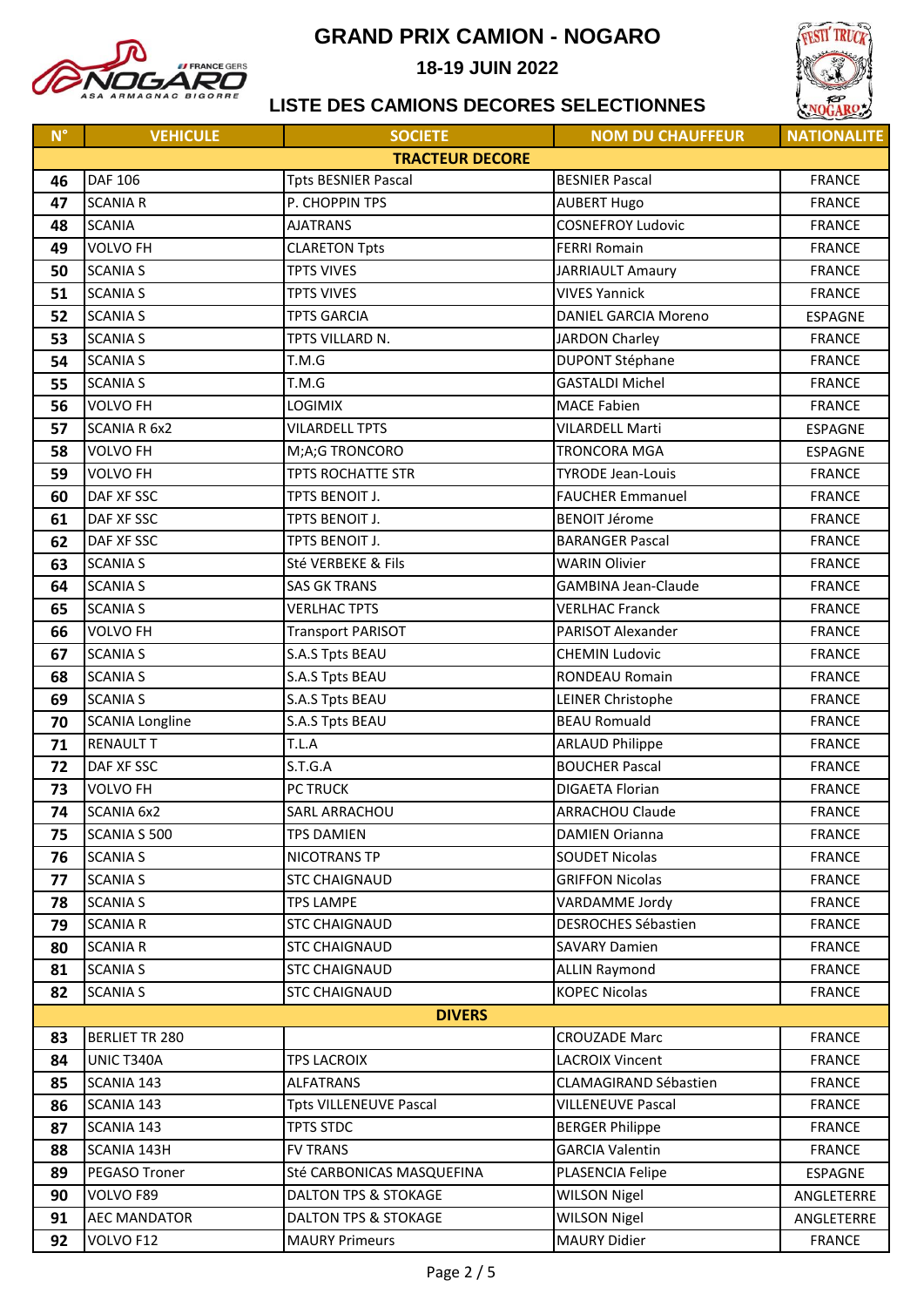

18-19 JUIN 2022



| $N^{\circ}$ | <b>VEHICULE</b>         | <b>SOCIETE</b>             | <b>NOM DU CHAUFFEUR</b>   | <b>NATIONALITE</b> |  |
|-------------|-------------------------|----------------------------|---------------------------|--------------------|--|
|             | <b>TUNING</b>           |                            |                           |                    |  |
| 93          | DAF XF SSC              | <b>TRANS CDM</b>           | <b>VANDEWALLE Arnaud</b>  | <b>BELGIQUE</b>    |  |
| 94          | <b>MERCEDES Actros</b>  | <b>TRANSPORTS BARTHES</b>  | <b>BARTHES Clément</b>    | <b>FRANCE</b>      |  |
| 95          | SCANIA S770             | Sté STEYAERT H.            | PIRES Téofilo             | <b>FRANCE</b>      |  |
| 96          | <b>SCANIA R 6x2</b>     | <b>VILARDELL TPTS</b>      | VILARDELL Jordi           | <b>ESPAGNE</b>     |  |
| 97          | <b>SCANIA S</b>         | <b>VILARDELL TPTS</b>      | <b>GONZALEZ Dani</b>      | <b>ESPAGNE</b>     |  |
| 98          | <b>RENAULT T</b>        | <b>TPTS ROUCAYROL</b>      | DOLCIN-TILLANT Jean-Paul  | <b>FRANCE</b>      |  |
| 99          | <b>SCANIA S</b>         | <b>SPV TRANS</b>           | PINEAU Simon              | <b>FRANCE</b>      |  |
| 100         | <b>VOLVO FH</b>         | S.T.P.S                    | <b>BADIALI Christophe</b> | <b>FRANCE</b>      |  |
| 101         | <b>SCANIA R</b>         | <b>TINOTRANS</b>           | <b>CERDAN Stéphane</b>    | <b>FRANCE</b>      |  |
| 102         | <b>DAF XF</b>           | TPTS GAILLARD G.           | <b>BONY Charly</b>        | <b>FRANCE</b>      |  |
| 103         | <b>SCANIA T Topline</b> | SADLER                     | <b>SADLER Alexis</b>      | <b>FRANCE</b>      |  |
| 104         | <b>VOLVO FH</b>         | S.N.L.T                    | ROUJA Xavier              | <b>FRANCE</b>      |  |
| 105         | <b>MAN TGX</b>          | <b>TPTS DOULS</b>          | <b>SIONNET Nicolas</b>    | <b>FRANCE</b>      |  |
| 106         | <b>SCANIA</b>           | <b>TPTS DOULS</b>          | <b>DOULS Guilhem</b>      | <b>FRANCE</b>      |  |
| 107         | <b>SCANIA R</b>         | <b>TPTS DHERS</b>          | <b>ARNANNE David</b>      | <b>FRANCE</b>      |  |
| 108         | <b>SCANIA S</b>         | <b>TPTS HEREL</b>          | <b>CARADEC Yoann</b>      | <b>FRANCE</b>      |  |
| 109         | <b>MAN TGX</b>          | <b>TPTS ICARE</b>          | <b>CALTE Dominique</b>    | <b>FRANCE</b>      |  |
| 110         | <b>MAN TGX</b>          | <b>TPTS ICARE</b>          | <b>HECTOR Jérôme</b>      | <b>FRANCE</b>      |  |
| 111         | <b>SCANIA S</b>         | TPS BOIS ANTOINE           | <b>ANTOINE David</b>      | <b>FRANCE</b>      |  |
| 112         | <b>VOLVO FH</b>         | M.F.T                      | <b>PIPET Romain</b>       | <b>FRANCE</b>      |  |
| 113         | <b>SCANIA S</b>         | FD-Line                    | <b>DRUELLE Frederik</b>   | <b>BELGIQUE</b>    |  |
| 114         | <b>SCANIA R</b>         | <b>ALFATRANS</b>           | <b>HILTON Ludovic</b>     | <b>FRANCE</b>      |  |
| 115         | <b>SCANIA S</b>         | <b>VIDAL TPTS</b>          | <b>PASIAN Philippe</b>    | <b>FRANCE</b>      |  |
| 116         | <b>SCANIA S</b>         | <b>VIDAL TPTS</b>          | FAGET Jérémy              | <b>FRANCE</b>      |  |
| 117         | <b>SCANIA</b>           | <b>GK TRANS</b>            | <b>COULON William</b>     | <b>FRANCE</b>      |  |
| 118         | <b>VOLVO FH</b>         | T.L.M.T                    | LE MOINE Thierry          | <b>FRANCE</b>      |  |
| 119         | <b>VOLVO FH</b>         | T.L.M.T                    | LE MOINE Hugo             | <b>FRANCE</b>      |  |
| 120         | <b>SCANIA R</b>         | <b>TPTS HARLAY</b>         | <b>HARLAY Baptiste</b>    | <b>FRANCE</b>      |  |
| 121         | <b>SCANIA S</b>         | TPTS DOLEZ R.              | <b>DOLEZ Remi</b>         | <b>FRANCE</b>      |  |
| 122         | <b>SCANIA R 6X2</b>     | TPTS DOLEZ R.              | <b>FOURNY Alexis</b>      | <b>FRANCE</b>      |  |
| 123         | <b>RENAULT T</b>        | <b>TRANSPORTS RIVALS</b>   | <b>VIANELLI Cyril</b>     | <b>FRANCE</b>      |  |
| 124         | <b>RENAULT T</b>        | <b>TRANSPORTS RIVALS</b>   | <b>LAURENT Alexandre</b>  | <b>FRANCE</b>      |  |
| 125         | <b>RENAULT T</b>        | <b>Tpts FOUCHER</b>        | <b>FOUCHER Maxence</b>    | <b>FRANCE</b>      |  |
| 126         | <b>RENAULT T</b>        | <b>Tpts FOUCHER</b>        | <b>VALLADON Tony</b>      | <b>FRANCE</b>      |  |
| 127         | <b>SCANIA S</b>         | JP GADEAU & Fils           | <b>GADEAU Clément</b>     | <b>FRANCE</b>      |  |
| 128         | <b>SCANIA S</b>         | <b>TPTS ROUSSET</b>        | <b>CHAYNES Teddy</b>      | <b>FRANCE</b>      |  |
| 129         | <b>SCANIA R</b>         | <b>Transports CLARETON</b> | <b>VINAS Cédric</b>       | <b>FRANCE</b>      |  |
| 130         | <b>SCANIA S</b>         | <b>VERLHAC TPTS</b>        | <b>CALMETTES Anthony</b>  | <b>FRANCE</b>      |  |
| 131         | <b>SCANIA S</b>         | TG2S                       | PAPINEAU Tristan          | <b>FRANCE</b>      |  |
| 132         | <b>SCANIA S</b>         | T.H.S                      | RIBEIRO José              | <b>FRANCE</b>      |  |
| 133         | <b>RENAULT T</b>        | T.H.S                      | <b>ALVES Paulo</b>        | <b>FRANCE</b>      |  |
| 134         | <b>MERCEDES Actros</b>  | <b>Transports BFT</b>      | <b>CLEMENTE Joris</b>     | <b>FRANCE</b>      |  |
| 135         | <b>SCANIA S</b>         | <b>TPTS MAILLARD</b>       | <b>MERLET Teddy</b>       | <b>FRANCE</b>      |  |
| 136         | <b>MAN TGX</b>          | <b>GK TRANS</b>            | <b>KABAZEC Quentin</b>    | <b>FRANCE</b>      |  |
| 137         | <b>SCANIA R</b>         | <b>Transports RAVASSO</b>  | <b>KEMPT Olivier</b>      | <b>FRANCE</b>      |  |
| 138         | <b>SCANIA S</b>         | S.E.T.D                    | DI CRESCENZO Martial      | <b>FRANCE</b>      |  |
| 139         | <b>SCANIA S</b>         | <b>TPTS SABBANE</b>        | <b>ROSINE Ludovic</b>     | <b>FRANCE</b>      |  |
| 140         | <b>SCANIA T</b>         | <b>MEZE Terrassement</b>   | <b>BRIQUEZ Jean-Louis</b> | <b>FRANCE</b>      |  |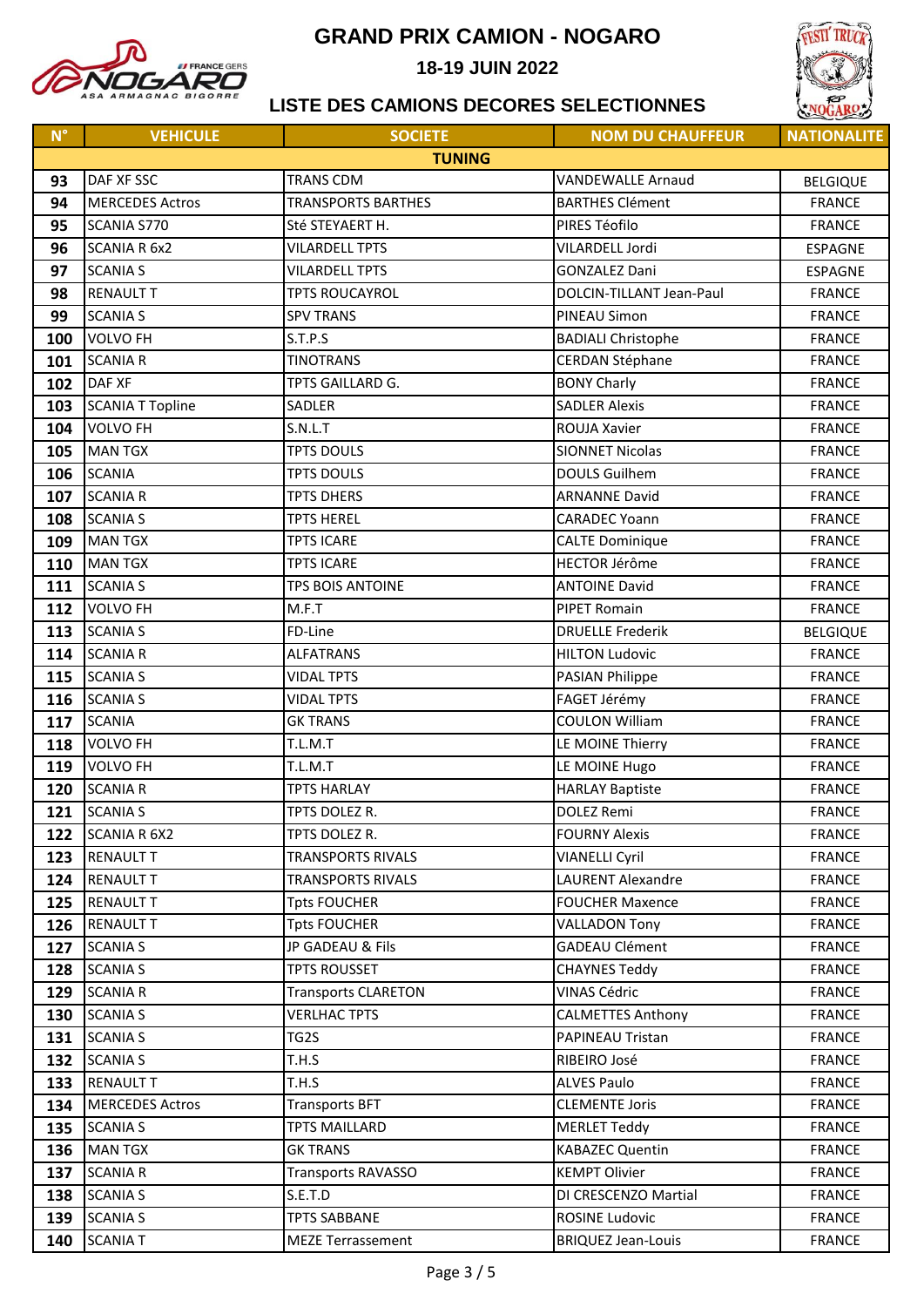

18-19 JUIN 2022



| $N^{\circ}$ | <b>VEHICULE</b>                    | <b>SOCIETE</b>                | <b>NOM DU CHAUFFEUR</b>                | <b>NATIONALITE</b>             |
|-------------|------------------------------------|-------------------------------|----------------------------------------|--------------------------------|
| 141         | <b>SCANIA S</b>                    | TG2S                          | <b>CHACUN Valentin</b>                 | <b>FRANCE</b>                  |
| 142         | <b>SCANIA S</b>                    | SAINT MARTINOIS TPS           | <b>DAGUIER Anthony</b>                 | <b>FRANCE</b>                  |
| 143         | <b>RENAULT T</b>                   | <b>Team STPS</b>              | <b>THIRION Valouan</b>                 | <b>FRANCE</b>                  |
| 144         | <b>RENAULT T</b>                   | <b>LOGIMIX</b>                | <b>SEGURA David</b>                    | <b>FRANCE</b>                  |
| 145         | <b>SCANIA S</b>                    | LOGIMIX                       | SAINT PÈRE Mickael                     | <b>FRANCE</b>                  |
| 146         | <b>VOLVO FH</b>                    | <b>TRANS FJ</b>               | FAURE Jérémie                          | <b>FRANCE</b>                  |
| 147         | <b>SCANIA S</b>                    | <b>STC CHAIGNAUD</b>          | <b>DELAROCHE Julien</b>                | <b>FRANCE</b>                  |
| 148         | <b>SCANIA S</b>                    | TPTS FUENTES J.               | <b>FUENTES Kévin</b>                   | <b>FRANCE</b>                  |
| 149         | <b>SCANIA</b>                      | T.A.J.V                       | <b>CARADEC Yoann</b>                   | <b>FRANCE</b>                  |
| 150         | <b>SCANIA S</b>                    | JP GADEAU & Fils              | NICOULAUD Morgan                       | <b>FRANCE</b>                  |
| 151         | <b>SCANIA S</b>                    | <b>TPTS SABBANE</b>           | <b>BAALI Towfik</b>                    | <b>FRANCE</b>                  |
| 152         | <b>VOLVO FH</b>                    | <b>TPTS HEREL</b>             | <b>HEREL Golven</b>                    | <b>FRANCE</b>                  |
| 153         | <b>MAN TGX</b>                     | <b>TPTS LAULON</b>            | <b>LAULON Daniel</b>                   | <b>FRANCE</b>                  |
| 154         | DAF XF SSC                         | <b>TRANS CDM</b>              | <b>LESCORNEZ Nicolas</b>               | <b>BELGIQUE</b>                |
| 155         | SCANIA r 6x2                       | <b>TRANS CDM</b>              | LEVEKE Ludovic                         | <b>BELGIQUE</b>                |
| 156         | DAF XF SSC                         | <b>TLDM Sarl</b>              | <b>TAVERNE Jordan</b>                  | <b>FRANCE</b>                  |
| 157         | DAF XF SSC                         | S.T.S                         | DURAND Kévin                           | <b>FRANCE</b>                  |
| 158         | DAF XG+                            | S.T.S                         | <b>SERRA Samuel</b>                    | <b>FRANCE</b>                  |
| 159         | VOLVO FH 16                        | <b>CARON TRANSPORTS</b>       | <b>CARON Florian</b>                   | <b>FRANCE</b>                  |
| 160         | <b>SCANIA S 6X4</b>                | <b>CARON TRANSPORTS</b>       | <b>CARON Sandric</b>                   | <b>FRANCE</b>                  |
| 161         | <b>VOLVO FH</b>                    | <b>TRANSPORTS GALTIER</b>     | RUIZ Théo                              | <b>FRANCE</b>                  |
| 162         | <b>IVECO Strator</b>               | <b>TRANSPORTS GALTIER</b>     | <b>HECKEN Sébastien</b>                | <b>FRANCE</b>                  |
| 163         | <b>SCANIA R</b>                    | <b>TPTS HARLAY</b>            | <b>GEAS Arnaud</b>                     | <b>FRANCE</b>                  |
| 164         | <b>SCANIA S</b>                    | <b>TF 17</b>                  | <b>MARTINS Jordan</b>                  | <b>FRANCE</b>                  |
| 165         | <b>SCANIA S</b>                    | <b>TF 17</b>                  | <b>MARTINS Tony</b>                    | <b>FRANCE</b>                  |
| 166         | <b>SCANIA R Topline</b>            | <b>SADLER</b>                 | SADLER Frédéric                        | <b>FRANCE</b>                  |
| 167         | <b>VOLVO FH</b>                    | <b>TRANSPORTS AVRIL</b>       | CANDUSSO Rodolphe                      | <b>FRANCE</b>                  |
| 168         | <b>SCANIA S</b>                    | <b>Transports RAVASSO</b>     | RAVASSO Axel                           | <b>FRANCE</b>                  |
| 169         | <b>SCANIA S</b>                    | <b>BR Export</b>              | <b>LEMORT Nicolas</b>                  | <b>FRANCE</b>                  |
| 170         | <b>SCANIA R</b>                    | FP TRANSPORTS                 | PELRAT Frédéric                        | <b>FRANCE</b>                  |
| 171         | <b>VOLVO FH</b>                    | <b>TPTS CARRERE</b>           | <b>CARRERE Damien</b>                  | <b>FRANCE</b>                  |
| 172         | <b>SCANIA S</b>                    | TPTS P. LELOUP                | <b>LELOUP Pierre</b>                   | <b>FRANCE</b>                  |
| 173         | <b>SCANIA S</b>                    | <b>TPTS JOURET</b>            | SEURIN Jérôme                          | <b>FRANCE</b>                  |
| 174         | <b>SCANIA S</b>                    | <b>TPTS VEYNAT 16</b>         | <b>POIROUX Antoine</b>                 | <b>FRANCE</b>                  |
| 175         | DAF XF SSC                         | ARFATRANS                     | DAGORNE Mickael<br><b>TARDIF Kévin</b> | <b>FRANCE</b>                  |
| 176         | <b>SCANIA S</b><br><b>VOLVO FH</b> | TARDIF K. TPTS<br>LAURATRANS  | <b>ADAM Manuel</b>                     | <b>FRANCE</b><br><b>FRANCE</b> |
| 177         | <b>IVECO S-WAY</b>                 | TPTS BENOIT J.                | <b>BESSEAU Aurélien</b>                | <b>FRANCE</b>                  |
| 178<br>179  | <b>SCANIA R</b>                    |                               | DOU Didier                             | <b>FRANCE</b>                  |
| 180         | <b>SCANIA R</b>                    | <b>RAVASSO TPTS</b>           | DALLY Alan                             | <b>FRANCE</b>                  |
| 181         | DAF XF SSC                         | <b>TLDM Sarl</b>              | <b>CHOLEZ Lucas</b>                    | <b>FRANCE</b>                  |
| 182         | <b>RENAULT T</b>                   | <b>Tps ROUCAYROL</b>          | <b>DELONCLE Eric</b>                   | <b>FRANCE</b>                  |
| 183         | <b>VOLVO FH</b>                    | <b>TRANSPORTS AUTAA</b>       |                                        | <b>FRANCE</b>                  |
| 184         | <b>SCANIA S</b>                    | <b>TRANSPORTS AUTAA</b>       |                                        | <b>FRANCE</b>                  |
| 185         | <b>SCANIA T</b>                    | <b>FAST TPTS</b>              | <b>FALLOT David</b>                    | <b>FRANCE</b>                  |
| 186         | <b>SCANIA T Topline</b>            | <b>FAST TPTS</b>              | RENAUD                                 | <b>FRANCE</b>                  |
| 187         | <b>SCANIA S</b>                    | <b>Tpts VILLENEUVE Pascal</b> | VILLENEUVE P.& A.                      | <b>FRANCE</b>                  |
| 188         | <b>SCANIA R</b>                    | <b>KENNY COIN TPTS</b>        | <b>HILT Alain</b>                      | <b>FRANCE</b>                  |
| 189         | VOLVO 6X2                          | S.A.D.T                       | <b>SMAIL Franck</b>                    | <b>FRANCE</b>                  |
|             |                                    |                               |                                        |                                |